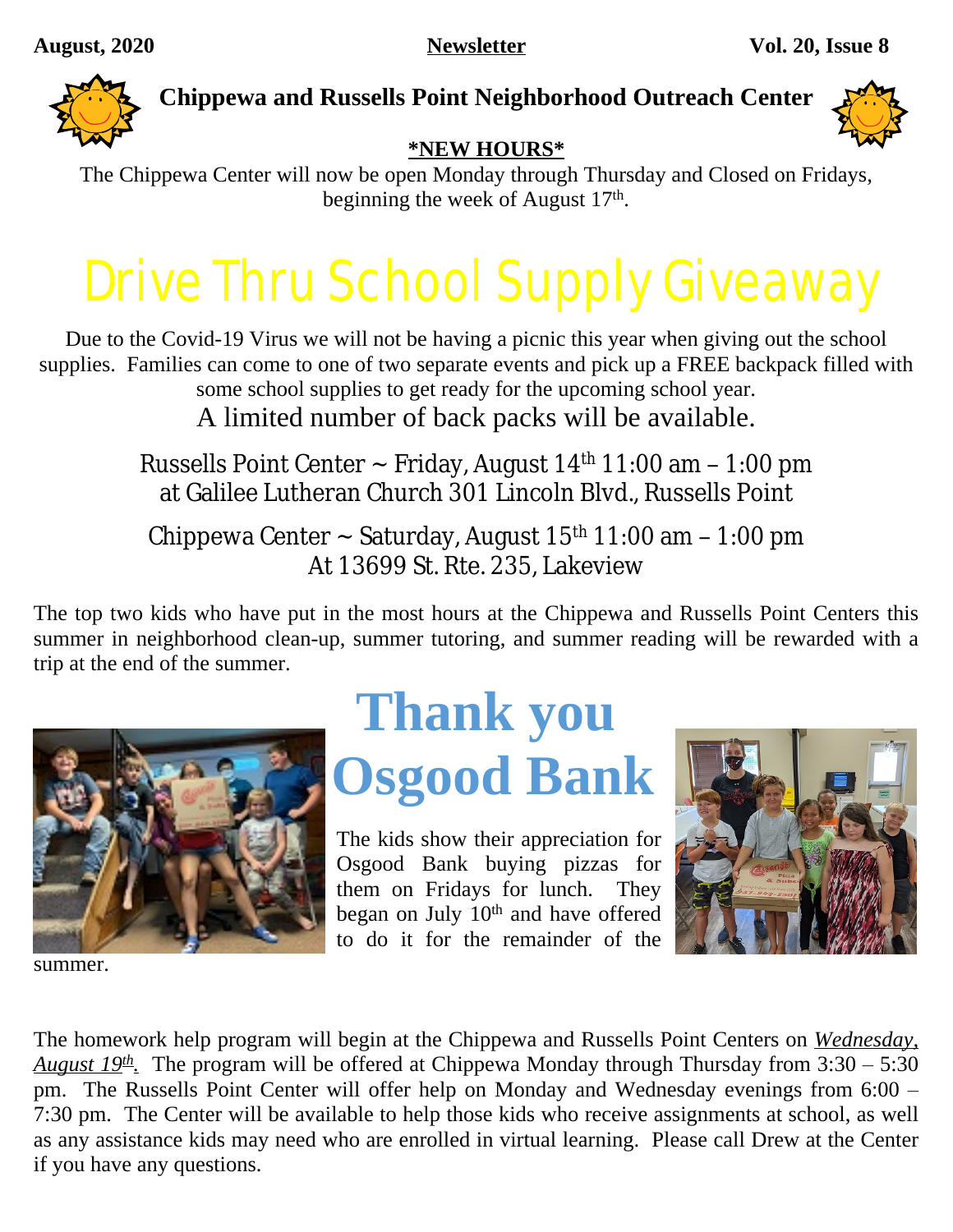## 90 second Shopping Spree

Show your support for the Center by purchasing a \$5.00 ticket for a chance to win a 90 second shopping spree at Community Markets in Bellefontaine. The drawing will be on September 14th and the spree will be arranged with the winner after this date. Please contact Drew at the Center if you are interested in purchasing a ticket or if you would like to help sell them for the Center. All the proceeds will go to the Centers for their programming with the local children.



The Huntsville Lions Club will be hosting their annual chicken barbeque at their building on Sunday, August  $16<sup>th</sup>$  from  $11:00$  am  $-1:30$  pm at the Lion's Building in Huntsville on Findlay Street. Carryout meals will cost a \$9.00 donation and includes 1/2 chicken, green beans, au gratin potatoes, roll with butter and bottle of water. Pie is available for an additional \$1 donation. Contact David Yanchik 937-539-2297 to purchase tickets. Walk Ins available but come early, they sell out quickly.

### **Upcoming Events at Chippewa**

- **Drive Thru School Supply Giveaway ~** *Saturday, August 15th from 11 am – 1 pm at Nazarene Church*
- **Homework Help ~** *Monday through Thursday from 3:30 5:30 pm, beginning Wednesday, August 19th .*

### **Upcoming Events at Russells Point**

- **Drive Thru School Supply Giveaway ~** *Friday, August 14th from 11 am – 1 pm.at Galilee Church*
- **Homework Help ~** *Mondays and Wednesdays from 6:00 7:30 pm beginning Wednesday, August 19th .*

### **Thank You!!**

- ► Suzy Mallory for volunteering to help with summer programming at RP Center.
- ▶ Osgood Bank for purchasing two pizzas for each Center for lunch on July 10<sup>th</sup>, 17<sup>th</sup>, 24<sup>th</sup> and 31<sup>st</sup>.

► The following people and businesses for their monetary donations: DJFS, Indian Lake Community Church, Patsy Watkins, Brenda Moots, Indian Isles Christmas Fund, and Indian Lake Church of the Nazarene.

- ► Greg Tuttle for donating the 42 inch tv.
- ► Dairy Queen for donating lunch to the kids who were picking up trash in RP







**Chippewa Outreach Center** *Russells Point (At Galilee)* 13976 Ironwood Avenue, Lakeview 301 Lincoln Boulevard in Russells Point Monday - Thursday 9:30 am to 5:30 pm Mondays and Wednesdays from 6 - 7:30 pm

**Drew Shick**